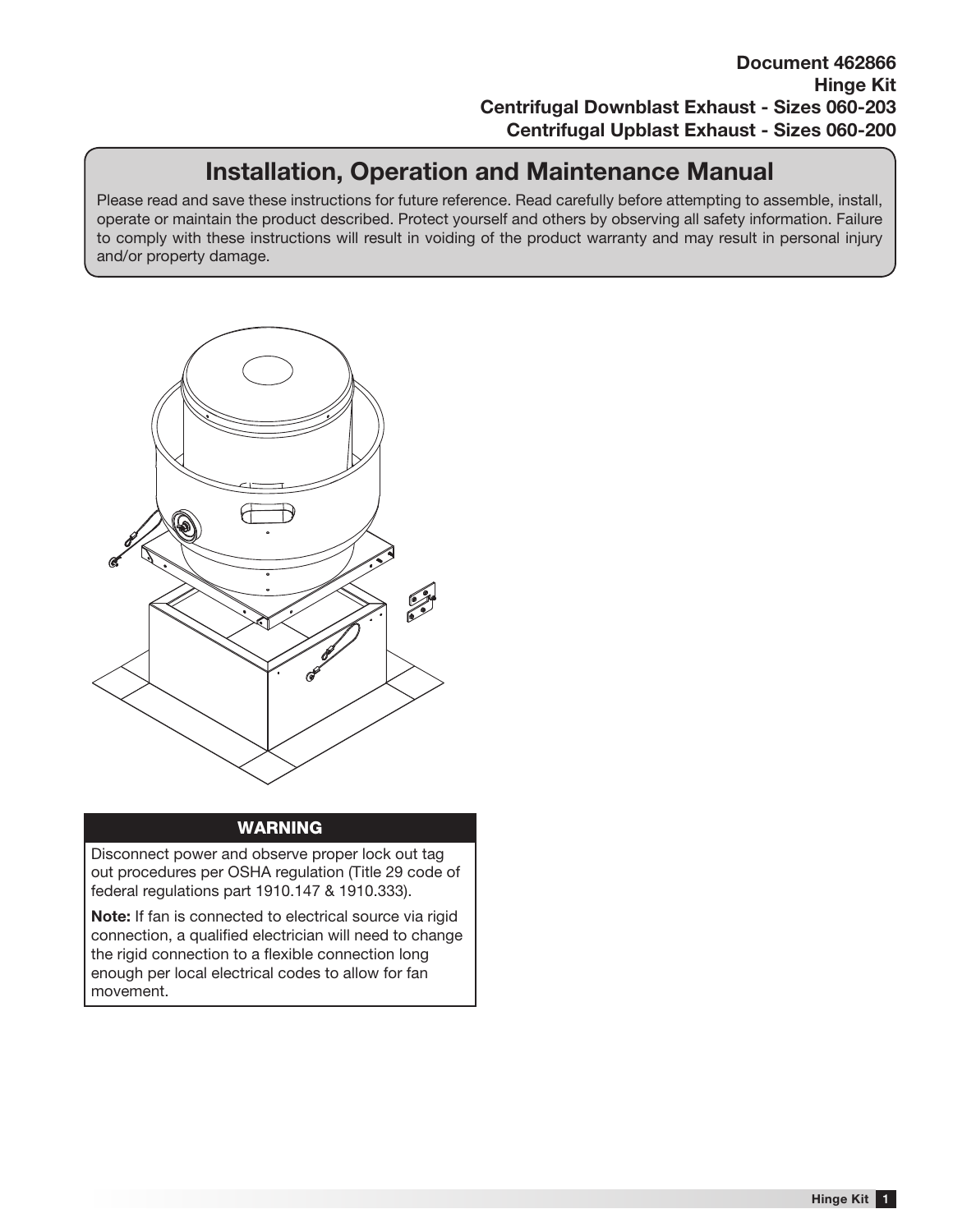dimensions in Figures 1 and 2. If holes match, skip 1. Check curb cap for factory holes that match the annoncente in riggiled it and Little mode materi, etc. using dimensions in Figures 1 and 2.



Leave finger tight until all pieces are installed. 2. Attach "L" shaped hinge bracket to curb cap with two 1/4 inch-20 x 3/4 inch bolts per bracket. Refer to Figure 3.  $\frac{1}{2}$ 



- space between curb and curb cap on all sides. 3. Center curb cap on curb. Ensure there is equal
- 4. On one side, insert a 5/16 inch-18 x 1-1/2 inch bolt through the upper bracket. Place one of the remaining two "L" brackets on the bolt. Press lower bracket up against the curb to estimate the number of spacers. Use the spacers to take up the gap between the two "L" brackets. The number of spacers will vary from unit to unit. Install the 5/16 inch -18 nut until finger tight.
- $\leftarrow$  13/16  $\rightarrow$  the extended base or  $\leftarrow$ 5. Keeping the brackets parallel to one another, transfer the **inch 4 inch 4 inch 4 inches** include the holes in the L-bracket to  $\frac{1}{2}$  included base of  $\frac{1}{2}$  inches  $\frac{1}{2}$  inches  $\frac{1}{2}$  inches  $\frac{1}{2}$  inches  $\frac{1}{2}$  inches  $\frac{1}{2}$  inches  $\frac{1}{2}$  inches  $\frac{1}{2}$  included base of  $\frac{1}{2}$  included base of  $\frac{1}{2}$  included ba See Figure 4
	- $\frac{1}{2}$  of the way and • Swing bracket out drill four 3/8 inch diameter holes into the extended base of curb at these locations.



- If the inside of the curb wall is accessible, skip to Step 7.
- If the inside of the curb wall is not accessible a "blind nut" installation kit is included.
- See "Nut Insert Drawing" and photos. Place the 1/4-20 bolt through the unthreaded installation tool nut with the smooth side of the nut in contact with the head of the bolt. Thread the nut insert onto the bolt until the head of the nut insert comes in contact with the knurled side of the unthreaded nut.



• Place the nut insert into hole. Using two wrenches, turn bolt to collapse the nut insert until it cannot be collapsed any further.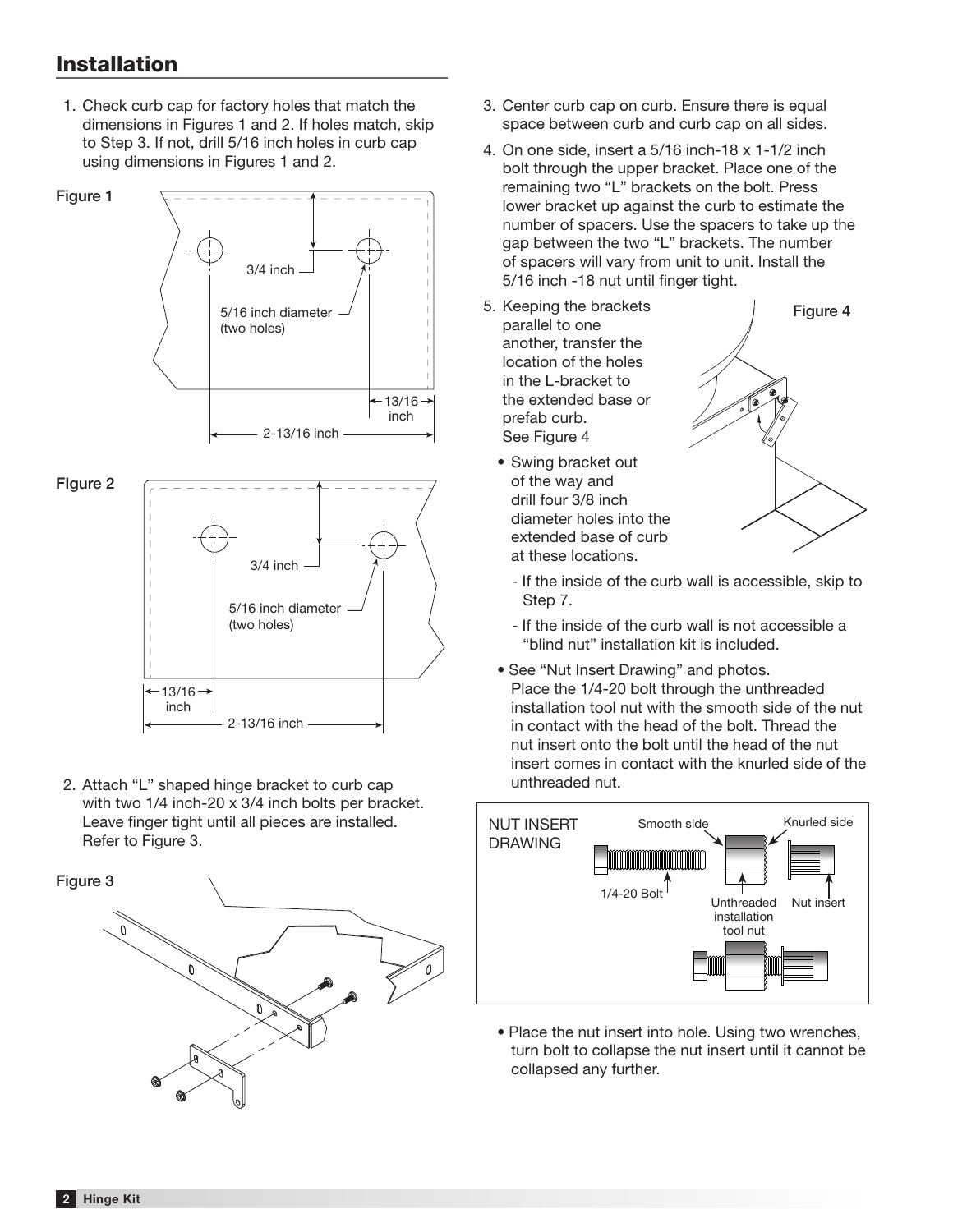#### NUT INSERT PHOTOS

Drill four 3/8 inch diameter holes



Turn bolt to collapse the nut insert



- 6. Remove bolt and installation tool.
- 7. Return lower bracket to parallel with the upper bracket and install two 1/4 inch-20 x 3/4 inch bolts. Leave finger tight.
- 8. Go to opposite side and repeat Steps 4 thru 7.
- 9. Center curb cap on curb and tighten all bolts.
- 10. Fasten side opposite of the hinges to the curb with appropriate fastener to keep unit from opening up in high wind events. See Figure 5.